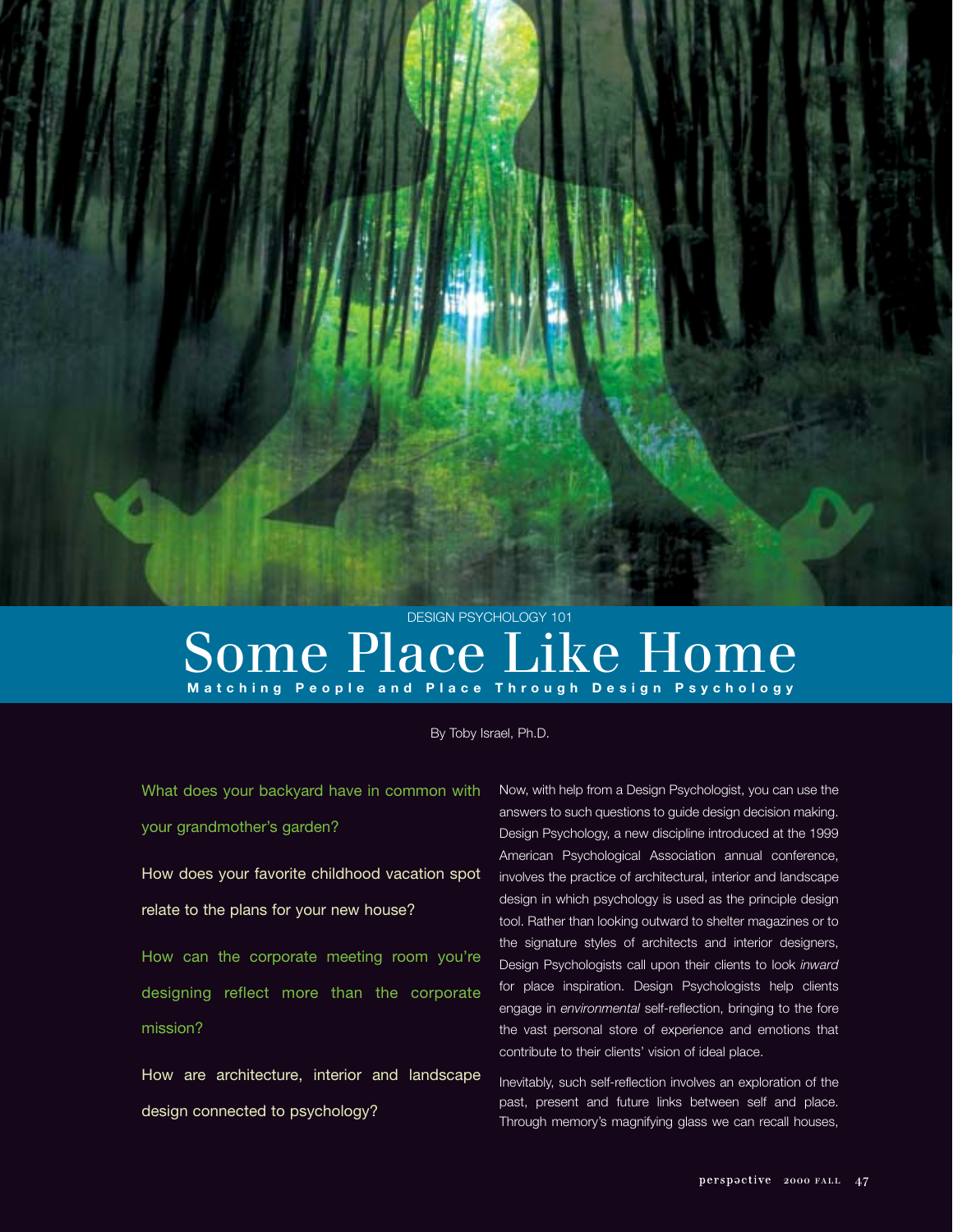rooms, and even backyards, streets and neighborhoods that hold personal as well as environmental meaning for us. The theory is that such exploration of what has been called our "environmental autobiography" — or our personal history of place — enables us to recognize the seeds of future design choices for homes, offices and outside surroundings.

I reach back and can remember "The Big Woods," the outdoor home away from home where all the children in the neighborhood played. Decades later, I can still recall the smell of onion grass mixed with apple blossoms and winding paths that led from the blackberry stickers to the dark moist world of the tall pines. Susan, Lynne, Jay and I created life in this world in real and imagined ways. The fort made from found wood was my brother's domain. The stone house bordering the dirt road was clearly where the witch lived.

#### *Design Psychology Case Studies: Michael Graves and Charles Jencks*

*In truth almost all of us — non-designers and designers alike — approach the choice and creation of a place as if we were writing on a blank slate. For example, design students arriving in the lecture hall begin on day one to learn about the aesthetic styles of the great designers, past and present. Necessarily, they also learn about the principles of design technology. Meanwhile, the deeper environmental memories that each student carries with them into the classroom, the experiences that have the most profound influence on their concept of place, are ignored.*

*Convinced that the design leaders who influence students' (and our own) most basic notions of design, also possess personal*

#### **Design Psychologists help clients engage in environmental self-reflection**

A cardboard carton was a halfway house for tortoises, garden snakes and other friends who passed with magic through our lives.

*By going through a series of carefully developed exercises, Design Psychology clients can explore ways they may have consciously and unconsciously recreated or rejected past environments and the reflections of selfhood they symbolize. In this sense the purpose of Design Psychology is to highlight those aspects of past place that have the highest positive association for the client. Such associations then can be translated into the design of places that not only meet the need for shelter but one's deepest need for psychic wholeness. As such, this "inner vision" school of design offers a new programming process that can help designers "match" people and place at the deepest possible level.*

*environmental autobiographies which they then translate into public theory, taste and style, I wrote to seminal figures in the design world, Michael Graves and Charles Jencks, offering to take them through the Design Psychology process. Both agreed to participate.1 I embarked upon these sessions optimistically, hoping that I would discover with them some connection between their past experiences of place and the contributions they've made to the world of design. As the sessions progressed, I think they, themselves, were surprised to find how deeply they could dig down to the bottom of their environmental sources.*

The environmental autobiography of architect Michael Graves is perhaps, the best illustration of the profound impact that the environmental past can have on the design superstars of our times — an influence echoed in the design of their public buildings

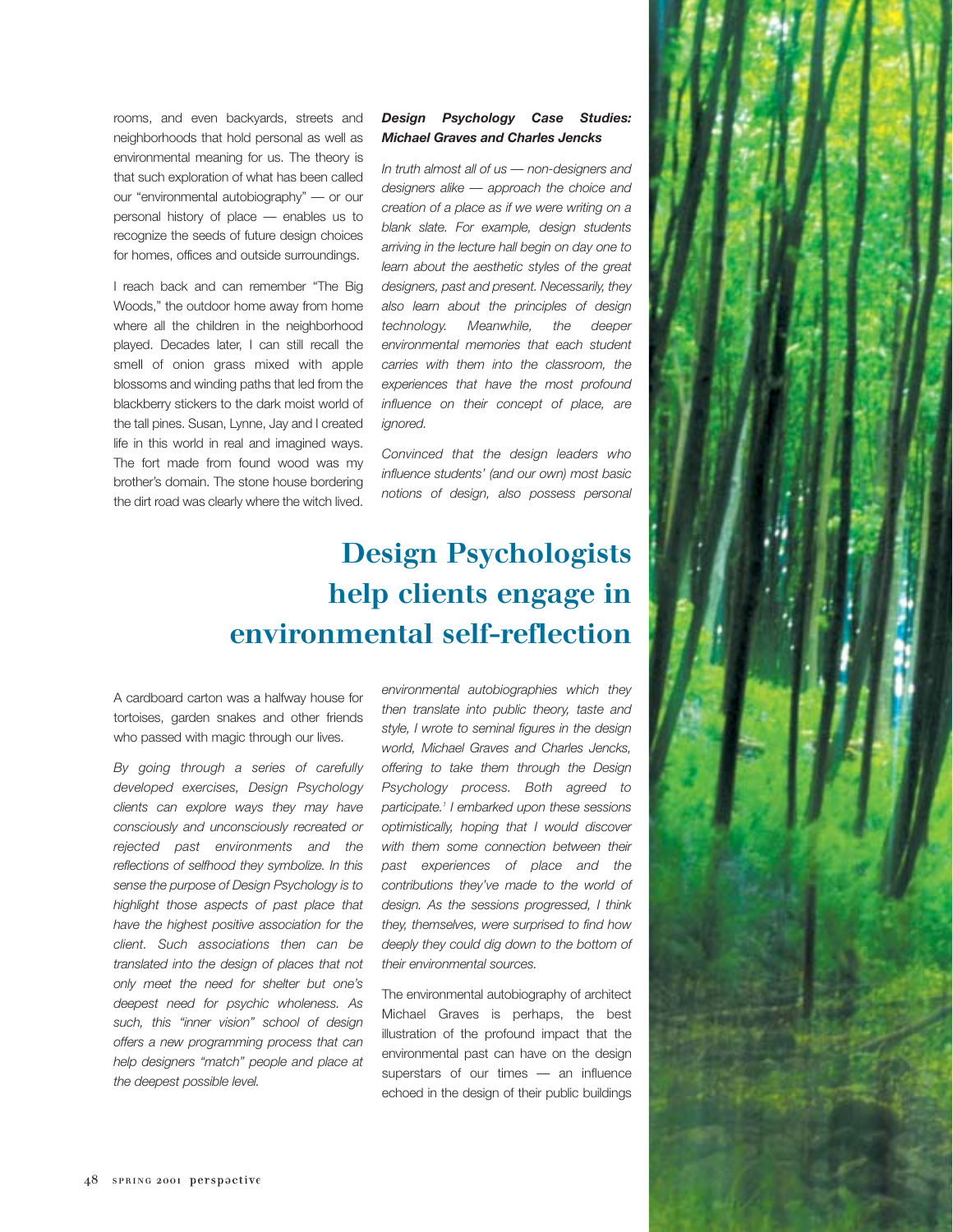

*Graves' personal and professional transformation. He escaped from the blandness of everyday Indiana, revisiting the drama and character of the stockyards by creating vaulted ceilings not only in his home but in many of the character-filled public buildings which mark the more mature Graves*

# **Design trends, while certainly influential, need to remain just that — an influence rather than a mandate.**

visit his grandmother's wonderful, creaky, old Carpenter Gothic house in rural Indiana. For him this was a place of "gathering and conviviality," his grandmother's very loving "wrap around us."

The only other place of real character Graves could remember as a favorite, transcendent childhood place was the stockyard where his father worked:

*An exaggerated building with great, elevated passageways all made of wood, which crisscrossed in the air... It was not just the passageways, but that you looked down on the animals in their pens.*

Interestingly, Graves' current home in Princeton, New Jersey — a ruin when he found it — was originally a furniture warehouse built by Italian masons in the 1920s. Divided into 44 long, thin rooms none more than ten feet wide — its floor plan echoed the same form as the stockyards of his childhood. That internal form packaged in the Italianate, ruin-like wrapping he had come to love during time spent in his twenties in Italy, may have been the driving, though not conscious, force behind his attraction to this place he would call home.

*Over the next 20 years, Graves transformed the warehouse into a home. Inevitably, embedded in the house's transformation was* *style. He filled the warehouse with sophisticated furniture, paintings, and objects, expanding his "small town boy" persona to encompass that of the mature and sophisticated man. He rejected the stark modernism of his "white buildings" and resurfaced the exterior of the warehouse in the same warm terra cotta color that has come to typify many of his post-modern classical buildings around the world. Overall, however, his beautiful yet formal, museum-like house seemed to lack the primal warmth and conviviality of his grandmother's home, which had the highest positive association for him. Graves acknowledged, "That's missing from this place."*

Similarly, Charles Jencks' environmental autobiography appeared to uncover startling connections between his past history of place and his choice of home, his design sensibility and his world-renowned architectural theories. His Design Psychology exploration also began with memories of his grandmother's home, a place he hadn't thought about in 30 years. Her house was "the number one house on the number one street in Baltimore," a grand, brick, aristocratic house. Inside it contained a sweeping marble staircase, a dome made by Tiffany and the impressive library filled with mysterious busts of Caesar.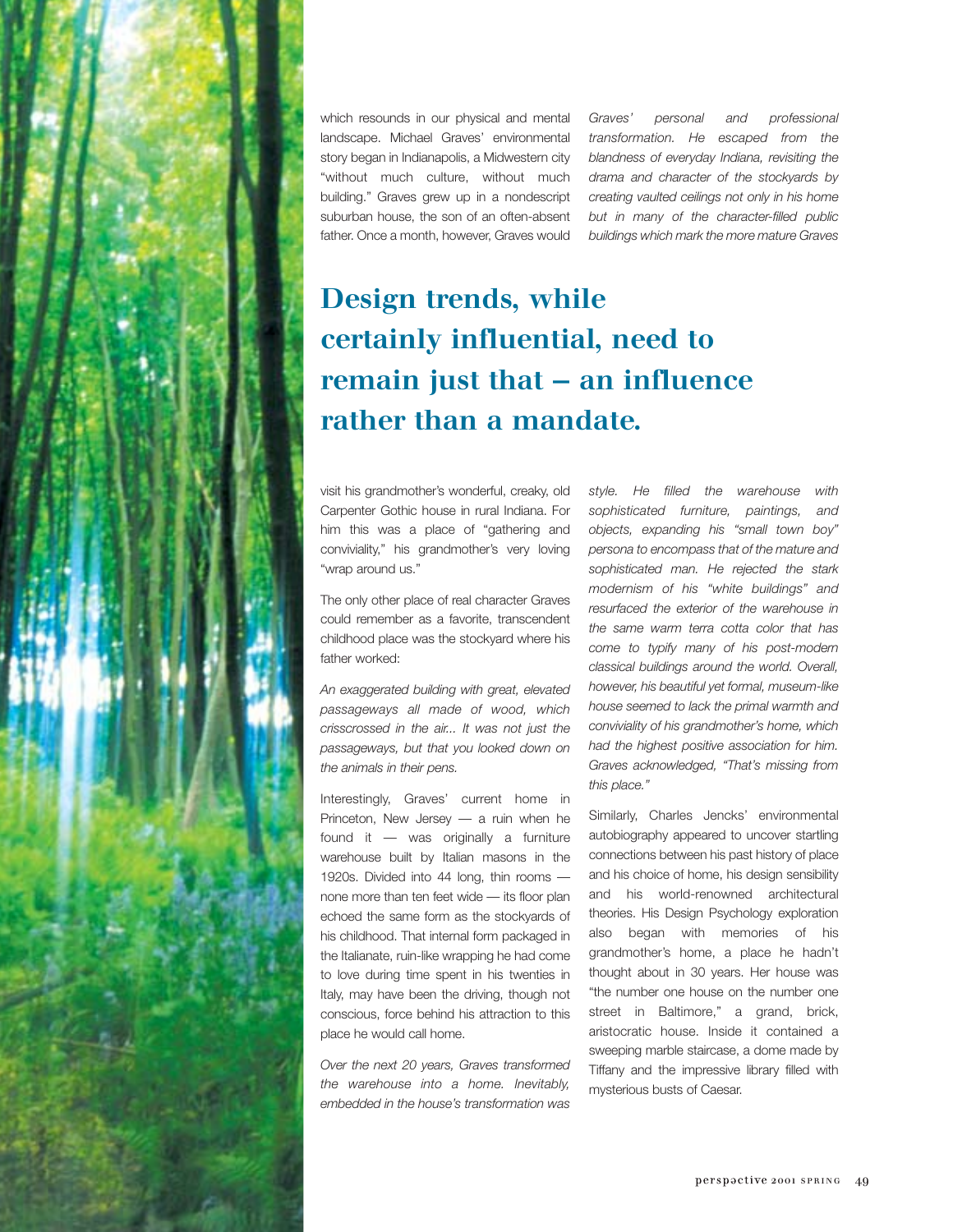### **Michael Graves' environmental story began in Indianapolis, a Midwestern city "without much culture, without much building."**

As perhaps the most eminent architecture critic in the Western world, Jencks designed his *present* main residence in London, the "Thematic House,"2 in order to illustrate his theories of post-modernism, especially the idea that architecture could contain many levels of symbolism. His design may have been even more symbolic than Jencks, himself, suspected. On the outside of his London home, like his grandmother's home, is also a restrained 1840s brick building. When renovating the inside of it, Jencks also constructed an impressive library and a dome. He ripped out the original, traditional staircase, replacing it with a sweeping staircase.

Jencks' environmental legacy did not stop here: Jencks's father broke away from the family wealth and opulence to build the simplest possible Cape Cod, shingle-style "Bay House." Jencks followed in his father's footsteps, acquiring a completely modest Cape Cod bungalow void of any hint of aristocracy or grandeur. Are these striking similarities between Jencks' London home and his grandmother's home, his Cape Cod bungalow and his father's Cape Cod dwelling simply a chance parallel? I suggested to Jencks:

*You are working through two very different symbolic worlds. The world of your grandmother …and the world of your father…[you] reconciled opposites…And so on the public level you've become a great advocate of pluralism, but it's partly because you've come to believe it privately, on the most intimate, unconscious level.*

While Jencks had never examined his work from this psychological perspective, he was intrigued, suggesting that I was creating a new paradigm in architecture. Insightfully, he asked, "What does all of this mean for design?"

#### The Practice of Design Psychology

I believe that the findings from Design Psychology practice demonstrate that we must set aside all images of a generic "ideal place" or "ideal home." Instead, design trends, while certainly influential, need to remain just that — an influence rather than a mandate. On the domestic level especially, home must reflect the best of each of us uniquely, not the influences and inspirations of someone else. Design Psychologists seek to ensure that designers seize the opportunity to open both their own and their client's trove of experiences, to uncover the treasures that can be used in future design. To accomplish this mission, Design Psychologists have begun speaking to and giving workshops for professional designers around the country about this new field.<sup>3</sup> Having garnered industry interest and support,<sup>4</sup> Design Psychologists have begun to take other key designers through the Design Psychology process, including most recently IIDA board member, Jay Philomena.

Beyond these Design Psychology awareness and training opportunities, Design Psychologists are eager to see their theories applied in the wider practice of residential

and commercial design. Dr. Constance Forrest, a Los Angeles-based clinical psychologist who is also an interior and landscape designer, uses Design Psychology tools to build what she calls a "sensory portrait" of the client, revealing how he or she uniquely experiences the physical world. The result is a *design prescription* that provides a reflection of the client and information to the designer that can be translated into the specific use of color, light, texture, the arrangement of space, and the use of significant personal symbols. These design elements are used to trigger a re